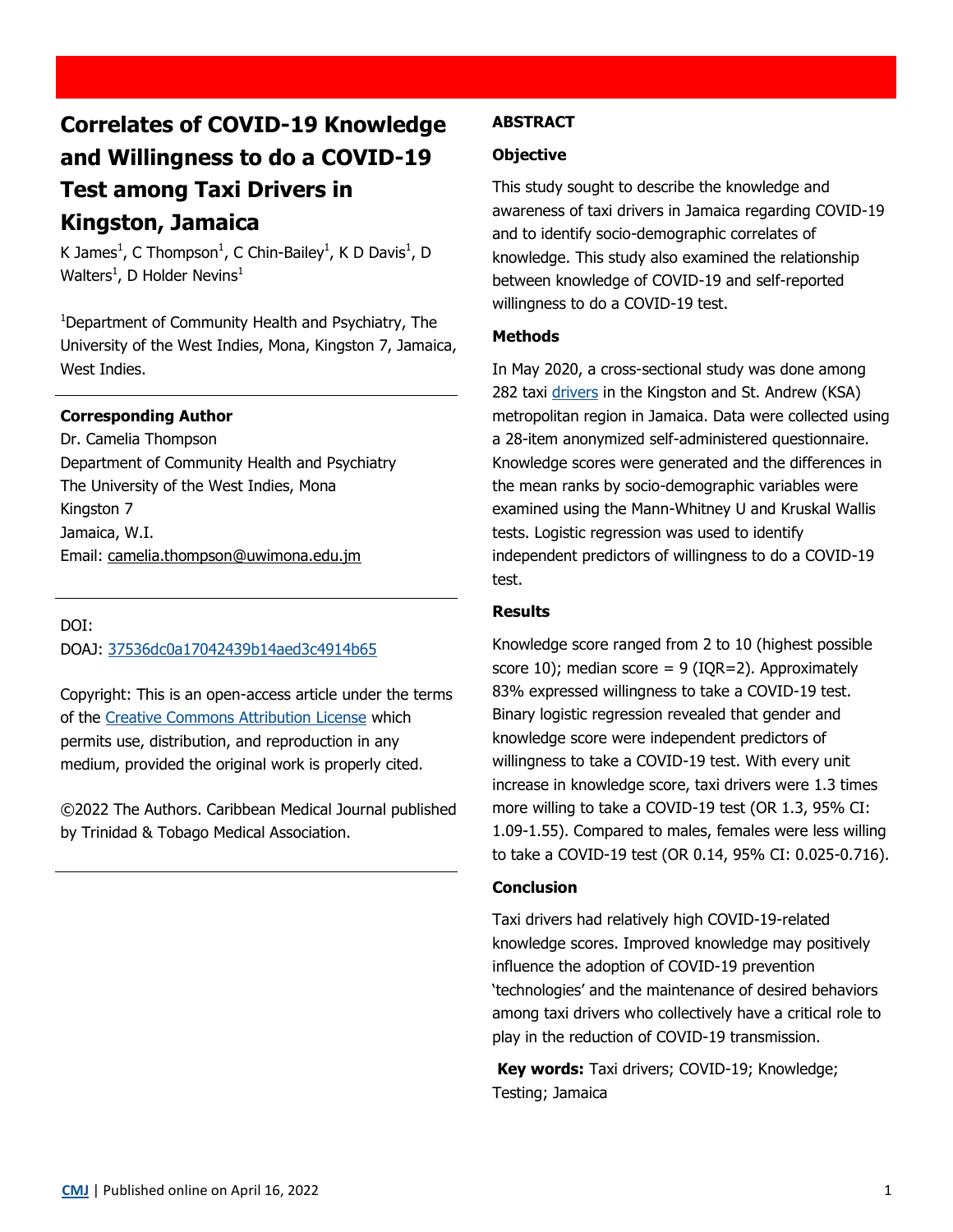### **INTRODUCTION**

The COVID-19 pandemic due to severe acute respiratory syndrome coronavirus 2 (SARS-CoV-2) has inflicted substantial health burden (mortality and morbidity) and massive economic loss on countries all over the world.  $1/2$ Efforts to stem the pandemic include attempts to better understand risk factors and risk groups. Various actions to prevent the transmission of corona virus and mitigate the effects of COVID-19 disease have been taken in many countries. Taxi drivers have been identified as one of the occupationally at-risk groups for COVID-19 disease. 3,4 Additionally, utilization of taxis, a critical and commonly used element of most local transportation systems potentially heightens the risk of COVID-19 as it brings people into close contact within a restricted space. Taxi drivers consequently are at increased risk of getting the disease. In May 2020, among occupational groups in the United Kingdom, taxi drivers (predominantly male) reportedly had the second highest COVID-19 related agesex standardized death rate, 36.4 per 100, 000; a rate even higher than that of male healthcare workers where the corresponding figure was 10.2 deaths per 100,000.  $5$ Moreover, the relatively short turnaround time between trips and high turnover of passengers implies that potentially any infected taxi driver can in turn accelerate and amplify community spread of the disease. <sup>6</sup> In Jamaica, there have been calls by a local taxi association for government to test its taxi driver members for COVID-19 infection, describing transport drivers as being at the 'forefront of danger'. <sup>7</sup>

The taxi industry in Jamaica is an essential part of the transport sector for local commuters; three-quarters of households do not own a motor vehicle. <sup>8</sup> The Transport Authority of Jamaica, which governs the sector, reports that about 20,492 public passenger vehicles (PPV) are licensed and registered. Taxis commonly are of three functional types: (i) route taxis where passengers pay separate fares along a designated route and may embark or disembark along a route; (ii) hackney carriages vehicles which stand or ply for hire, and which normally carry no more than four passengers traveling together; (iii) contract carriages (colloquially called 'private' taxis), which are vehicles that under stated contract, carry passengers for reward. A 'fourth group' de facto exists, the 'robot taxis' ('illegal,' 'unregistered,' 'informal' drivers); their exact number significant yet unknown. In the capital city and its environs, the greater Kingston and The preventive actions that taxi drivers need to take to reduce the risk of contracting or transmitting COVID-19 are multiple; various guidelines and advisories have been issued.  $10-12$  These actions include but are not limited to wearing of masks, sanitization of vehicles, increased hand washing and hand sanitizing, reduction of direct cash transactions, and reduction of number of passengers carried in any one trip. These measures dictate that taxi drivers adopt a new *modus operandi*, and new behaviours as they pursue their livelihoods.

Behaviour change is a complex phenomenon, impacted by personal, social, and environmental influences. Factors including knowledge, attitudes and beliefs are well known to impact whether behaviours are adopted and sustained. Many theories and behaviour change models, both prognostic/predictive and explanatory in nature exist  $13,14$ , including Innovation-Diffusion Theory  $15$ , in which knowledge is recognized as an important contributory though not necessarily sufficient factor, that determines behaviour and behaviour change. For taxi drivers, COVID-19 mitigation actions employ 'technologies.' In this context, 'technologies' are broadly inclusive of "all tools, machines, utensils, …, communicating and transporting devices and the skills by which we produce and use them". <sup>16</sup> 'Technologies' and technology use are poignantly exemplified by the wearing of masks, sanitization of vehicles, and hand washing and hand sanitization procedures.

The Innovation-Decision Process outlined by Rogers and rooted in Adoption-Diffusion Theory  $15$  is illustrated diagrammatically below (Figure 1). It situates knowledge in the process of adopting 'technologies' or 'behaviors.' Applied to taxi drivers, it alludes to the importance of assessing knowledge pertaining to COVID-19 as societies seek to encourage the adoption of anti- COVID-19 measures.

In the knowledge phase, (the first of five phases), there is information seeking and processing. Knowledge reflects awareness of, or exposures pertaining to a phenomenon's existence and an understanding of how it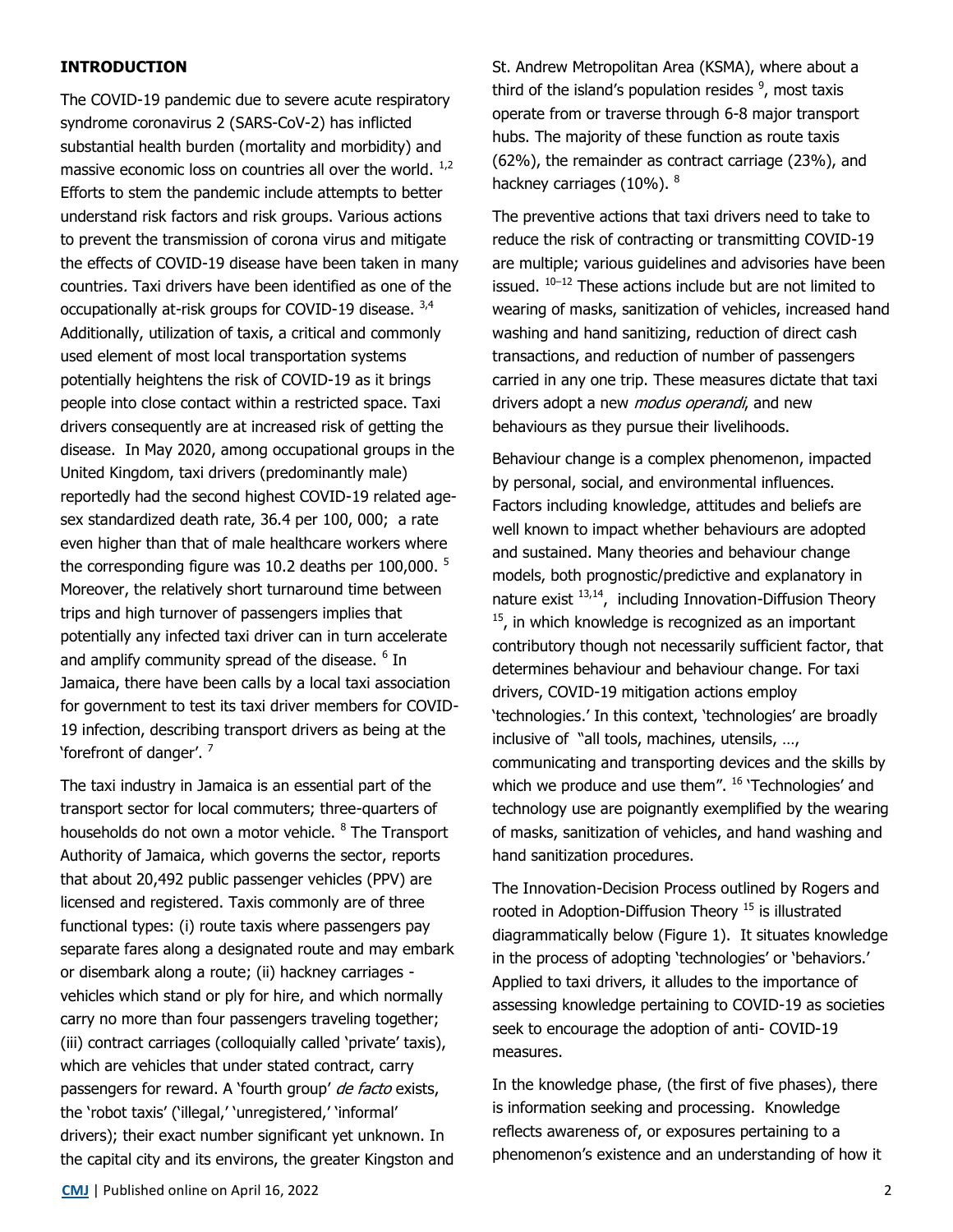



'works.' Coupled with 'persuasion,' it can shape related positive or negative attitudes. Knowledge may also be derived from experience and social norms and practices which are also part of the settings/environments that influence adoption of behaviour and behaviour change.

Rogers regards communication as a process whereby information is created and shared to promote common understanding. <sup>15</sup> Communication is accomplished via channels between sources and individuals; sources being the origins and purveyors of messages. Mass media and interpersonal communication typify communication channels. The former includes radio, newspaper, TV, social media, and internet sites while the latter embodies two-way communication between individuals. Figure 1 implies that information provided and knowledge about COVID-19 disease can engender beliefs and attitudes that affect whether or not technologies and attendant behaviours are adopted and sustained. Mass media are

cosmopolite in nature and more critical at the knowledge phase while interpersonal channels are more significant at the persuasion phase.  $15$  Sources of information are important when scrutinizing COVID-19-related knowledge.

Knowledge of COVID-19 has generally been found to be 'good' in various studies. <sup>17–19</sup> Misconceptions regarding COVID-19 were nevertheless found among substantial proportions of survey participants.<sup>19</sup> Gender, age, and residence are correlates of knowledge. <sup>20</sup> Knowledge levels have been found to be lower among persons who were older, less educated, rural dwelling and of lower income. <sup>18</sup> Additionally, knowledge was associated with employment, type of occupation and main channel of receiving information.  $^{17}$  Internet, websites, TV, and social media have been separately named as major sources of information regarding COVID-19. 17,18,20

Ascertaining knowledge of COVID-19 is important for at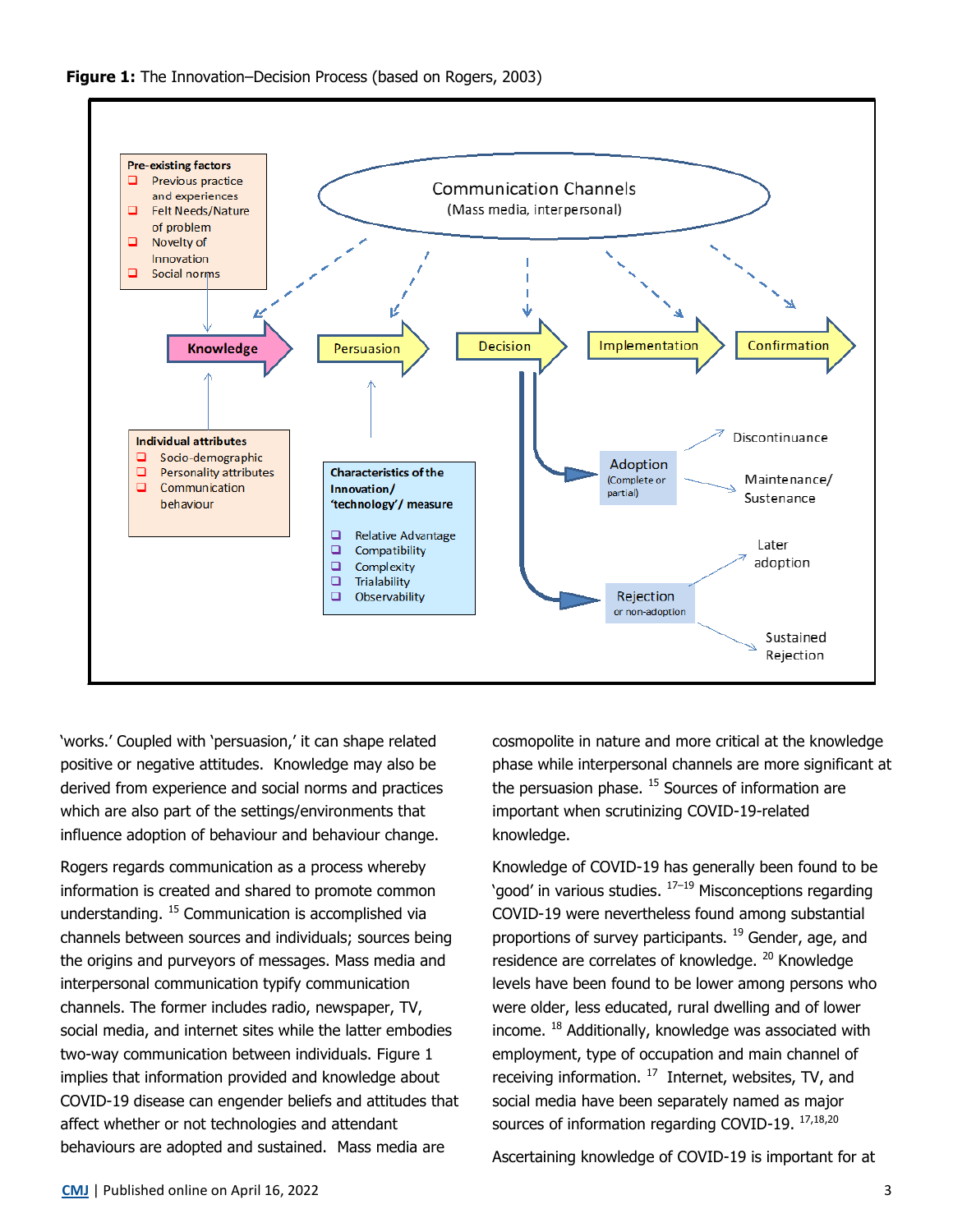least three reasons. First, it establishes a baseline assessment of taxi drivers' awareness, and factual notions concerning COVID-19. The efficiency of subsequent educational initiatives may improve by avoiding emphasis on already well-established and understood facts. Second, it can unearth prevailing myths and misperceptions among this occupationally at-risk group. Third, it can help focus subsequent media campaigns and health education/ health promotion efforts; identifying ideas to be reinforced and knowledge gaps to be filled. Additionally, in the context of COVID-19, it may provide some insights on why behaviour change may be pursued or why resistance to such change exists.

This paper describes the knowledge and awareness of taxi drivers in Jamaica regarding COVID-19 and identifies socio-demographic correlates of knowledge. It compares knowledge levels by information sources and examines the relationship of knowledge of COVID-19 and selfreported willingness to do a COVID-19 test.

#### **METHODS**

In May 2020, a cross-sectional study was conducted among taxi drivers in the Kingston and St. Andrew metropolitan area (KSMA) in Jamaica. To be eligible for the study, taxi drivers were required to be operating from well-established taxi hubs in the KSMA and be the operator of public or private hackney carriages and route taxis. The hubs constitute a wide cross-section of geographical areas within the KSMA. Taxi drivers (e.g. drivers operating from the airport and those taking tourists on excursions) were excluded from the study as their respective hubs were practically closed due to the COVID-19 outbreak at the time of the study.

It is estimated that 19,000 taxi drivers operate in Jamaica, with approximately 50% operating in the KSMA. At the time of the study, there was a dearth of published peer-reviewed literature on the knowledge, attitudes and practices of taxi drivers pertaining to COVID-19. However, in a study conducted by Geldsetzer (2020), the knowledge and perception of COVID-19 among the general public in the United States and the United Kingdom were examined and it was found that 74.8% of participants from the United States were knowledgeable that droplets were the main mode of transmission of the corona virus.  $^{19}$  Utilizing that proportion and applying the

usual 95% confidence interval, and 5% margin of error, the minimum required sample was approximately 282.  $21$ 

The sample was obtained using multistage sampling. First, strata were identified (the hubs). Hubs were visited on three randomly selected days during the study period during a given week, at specified periods (8am-12pm and 1pm-5pm). No later hours were looked at due to safety concerns and prevailing curfew restrictions. At the time of visit, alternate taxi drivers lined up at the hubs (systematic sampling 1 in 2) were approached for participation in the study. Approximately forty (40) taxi drivers were obtained at each hub.

Data collection was done over a two-week period in May 2020. An anonymous, self-administered questionnaire consisting of 28 items was used to collect data on the socio-demographic characteristics, characteristics of taxi, knowledge, as well as taxi drivers' willingness to take a COVID-19 test. The questionnaire was developed considering the objectives of the study. It was also structured to include variables relevant to COVID-19 and taxi drivers that emerged from the literature review, as well as issues or concerns in media relating to pandemic in the global, regional, and national spaces. The questionnaire was pre-tested among 30 taxi drivers in another metropolitan area.

Data were analyzed using SPSS version 20. An overall knowledge score was determined by computing the scores for the ten knowledge-related variables. A score of one point was assigned to each correct response to the knowledge related items and no were points awarded if the correct response was not given. The knowledge score potentially ranged from 0-10 with higher scores indicative of greater knowledge. The internal consistency reliability of items used to measure knowledge was 0.62 (Cronbach's alpha). Median knowledge scores were disaggregated by socio-demographic characteristics and the Mann-Whitney U and Kruskal Wallis tests were used to determine differences in the mean ranks for knowledge score as applicable. A 5% alpha level was utilized in determining statistical significance.

Informed consent was obtained for participation in the study. Ethical approval for the study was obtained from the University of the West Indies Mona Campus Research Ethics Committee (ECP 196, 19/20).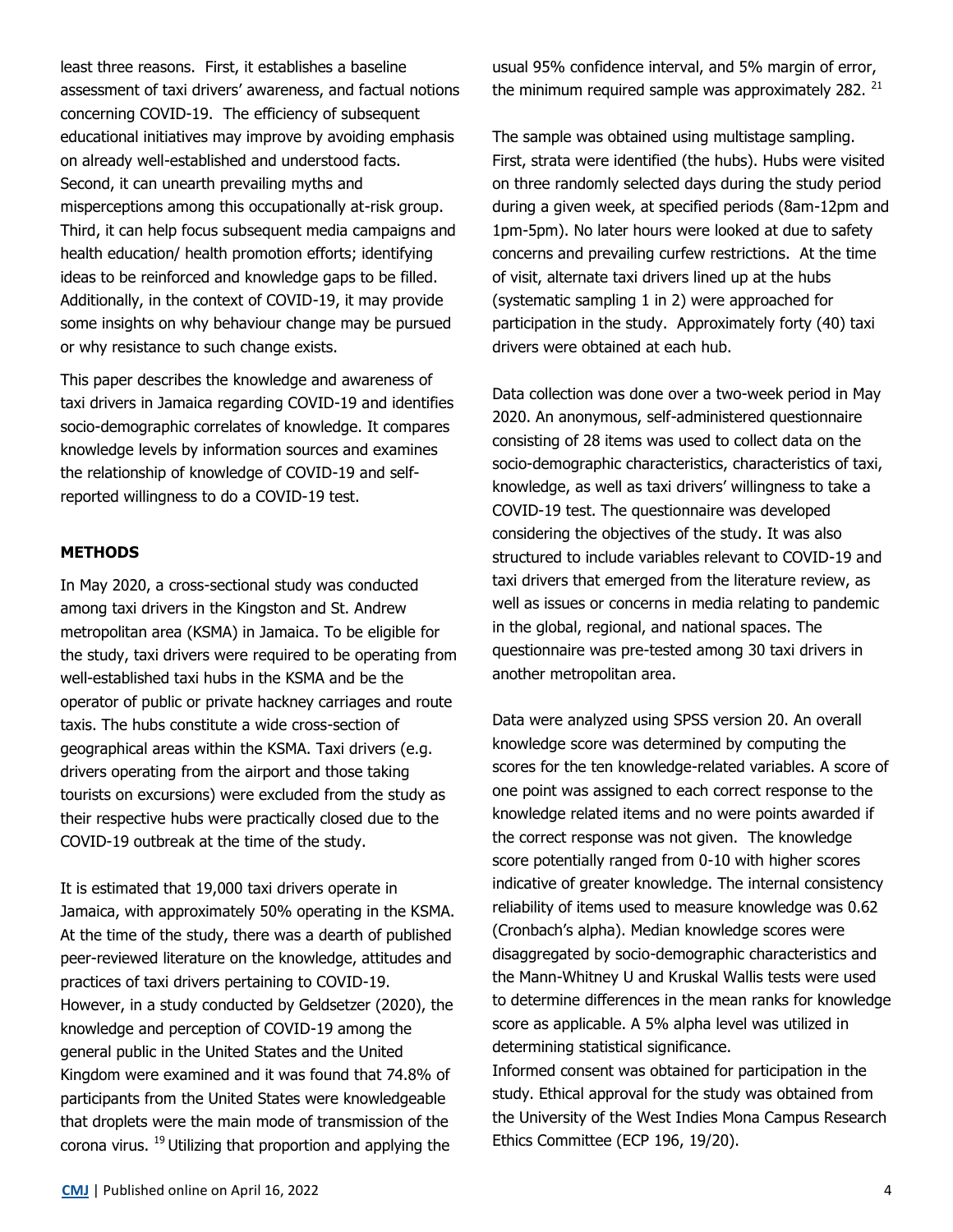## **RESULTS**

## **Socio-demographic Characteristics of Taxi Drivers**

There were 282 taxi drivers in the study. The refusal rate among taxi drivers approached was less than 4% (11 of 293 approached). The majority (97.5%) of taxi drivers was male. Most (56.1%) participants were in the age category 36-55 years. By marital status, 57% of respondents was in established unions (married or living as married). Taxi drivers most frequently (74%) reported secondary level education as their highest education level. Almost 64% of taxis were categorized as hackney carriages (Table 1).

## **COVID-19 Related Knowledge**

Approximately 60% of taxi drivers agreed that the novel coronavirus is a new strain of coronavirus that has not been previously identified in humans, while 29.2% disagreed. Most agreed that the coronavirus can be transmitted from person to person through droplets (85.8%), that someone can become infected with coronavirus by touching contaminated surfaces (84.6%) and that a common symptom for coronavirus infection is coughing (82.5%). Almost 67% of respondents agreed that there is no specific treatment available for COVID-19 and a similar proportion (67.2%) agreed that there is no vaccine available for COVID-19 (both responses being true at the time of the study). Eighty nine percent agreed

| Variable                                  | <b>Frequency</b> |  |
|-------------------------------------------|------------------|--|
|                                           | n (%)            |  |
| Gender (n=281)                            |                  |  |
| Male                                      | 274 (97.5)       |  |
| Female                                    | 7(2.5)           |  |
| Age Category (n=280)                      |                  |  |
| $\leq$ 35 years                           | 62 (22.1)        |  |
| 36-55 years                               | 157 (56.1)       |  |
| $\geq$ 56 years                           | 61(21.8)         |  |
| Marital Status (n=277)                    |                  |  |
| In Union                                  | 158 (57.0)       |  |
| Not in Union                              | 119 (42.3)       |  |
| Highest Level of Education $(n=273)$      |                  |  |
| Primary and below                         | 37 (13.6)        |  |
| Secondary                                 | 202 (74.0)       |  |
| Vocational                                | 19(7.0)          |  |
| Tertiary                                  | 15(5.5)          |  |
| Numbers of persons in household $(n=279)$ |                  |  |
| Live alone                                | 41 (14.7)        |  |
| $2 - 4$                                   | 165(59.1)        |  |
| $5 - 7$                                   | 64 (22.9)        |  |
| $\geq 8$                                  | 9(3.2)           |  |
| Type of Taxi $(n=277)$                    |                  |  |
| Route                                     | 41 (14.8)        |  |
| Hackney Carriage                          | 177 (63.9)       |  |
| Contract Carriage                         | 34 (12.3)        |  |
| Robot                                     | 25(9.0)          |  |

**Table 1:** Socio-demographic characteristics of taxi drivers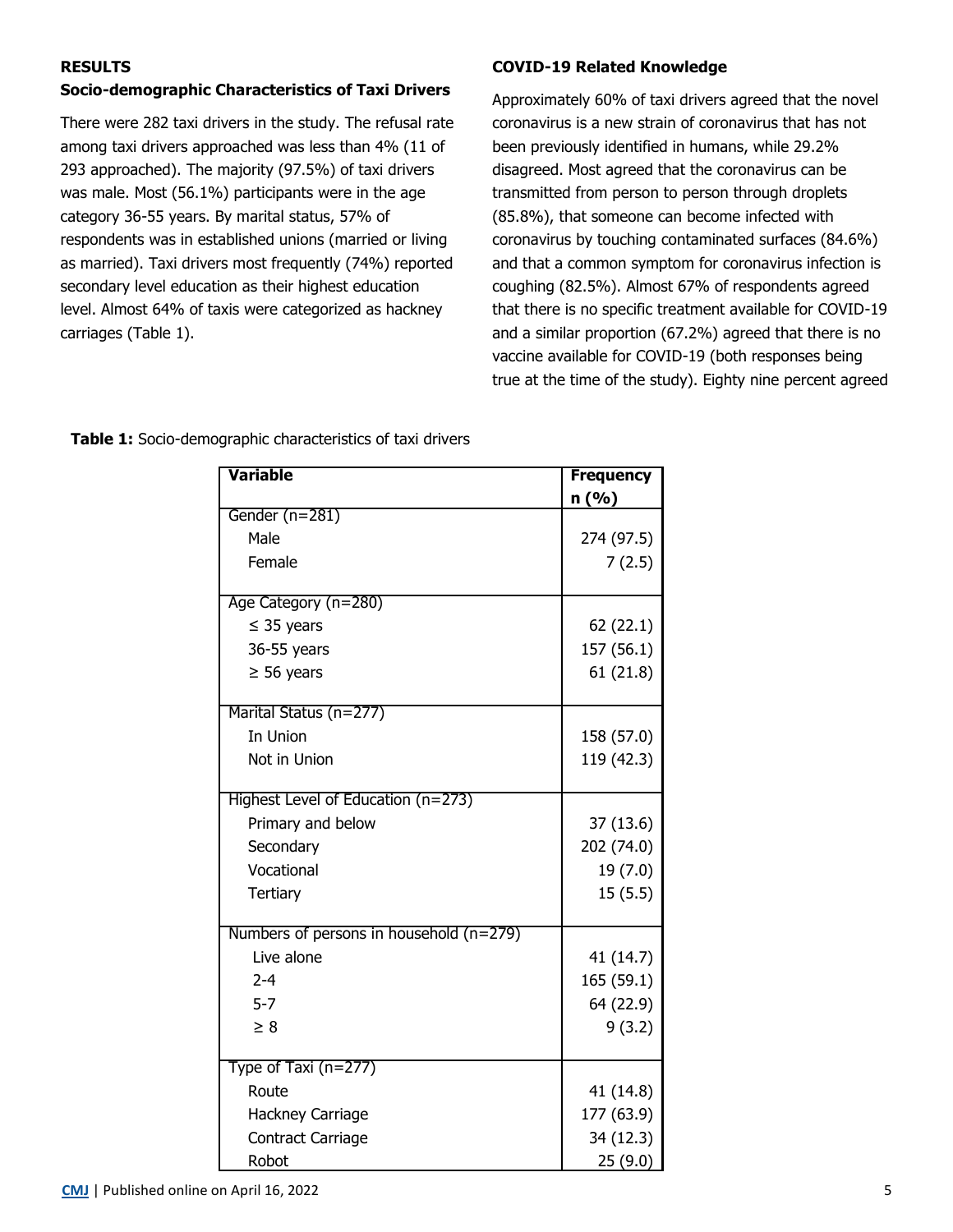## **Table 2:** Frequency of Responses – Knowledge of COVID-19

| <b>Knowledge-related Items</b>                                                                                                                            | Frequency, n (%) |                 |            |             |
|-----------------------------------------------------------------------------------------------------------------------------------------------------------|------------------|-----------------|------------|-------------|
|                                                                                                                                                           | <b>Agree</b>     | <b>Disagree</b> | Don't know | Total       |
| A novel coronavirus is a new strain of coronavirus                                                                                                        |                  |                 |            |             |
| that has not been previously identified in humans                                                                                                         | 163 (59.5)       | 80 (29.2)       | 31(11.3)   | 274 (100.0) |
| Coronavirus can be transmitted from person to<br>person mainly through droplets from an infected<br>person to someone close by who coughs or sneez-<br>es | 235 (85.8)       | 24(8.8)         | 15(5.5)    | 274 (100.0) |
| Someone can become infected with coronavirus by<br>touching a contaminated surface                                                                        | 231 (84.6)       | 29 (10.6)       | 13(4.8)    | 273 (100.0) |
| A common symptom for coronavirus infection is<br>coughing                                                                                                 | 222 (82.5)       | 28 (10.4)       | 19(7.1)    | 269 (100.0) |
| There is no specific treatment available for corona-<br>virus                                                                                             | 183 (66.8)       | 66 (24.1)       | 25(9.1)    | 274 (100.0) |
| There is no vaccine available for coronavirus                                                                                                             | 184 (67.2)       | 61(22.3)        | 29 (10.6)  | 274 (100.0) |
| COVID-19 can affect your lungs                                                                                                                            | 234 (87.6)       | 16(6.0)         | 17(6.4)    | 267 (100.0) |
| Only elderly persons can be affected by corona-<br>virus                                                                                                  | 16(5.8)          | 259 (94.2)      | 0.0(0)     | 275 (100.0) |
| Most persons who test positive for coronavirus will<br>die                                                                                                | 20(7.4)          | 244 (90.0)      | 7(2.6)     | 271 (100.0) |
| Washing hands with soap and water and using al-<br>cohol-based sanitizer can help prevent the spread<br>of COVID-19                                       | 242 (89.0)       | 23(8.5)         | 7(2.6)     | 272 (100.0) |

that washing hands with soap and water and using alcohol-based sanitizer can help prevent the spread of COVID-19 (Table 2).

## **Knowledge Score by Socio-demographic Variables**

Among the taxi drivers studied, knowledge score ranged from 2 to 10 with a median score of 9 (IQR=2). Knowledge score disaggregated by socio-demographic variables revealed no statistically significant associations (Table 3).

## **Information Sources**

Taxi drivers received COVID-19-related information from various sources (Figure 2). The number of sources of information ranged from 0-5 with a median of 1 (IQR  $=$ 1). Eighty six percent of cases indicated that they obtained COVID-19-related information from news reports (traditional media), while 51% reported getting information from social media. Only 14% of taxi drivers reported getting their information from the Ministry of Health and Wellness' website. There was no statistically significant correlation between knowledge score and number of information sources (Spearman's rho = 0.12, p=0.059).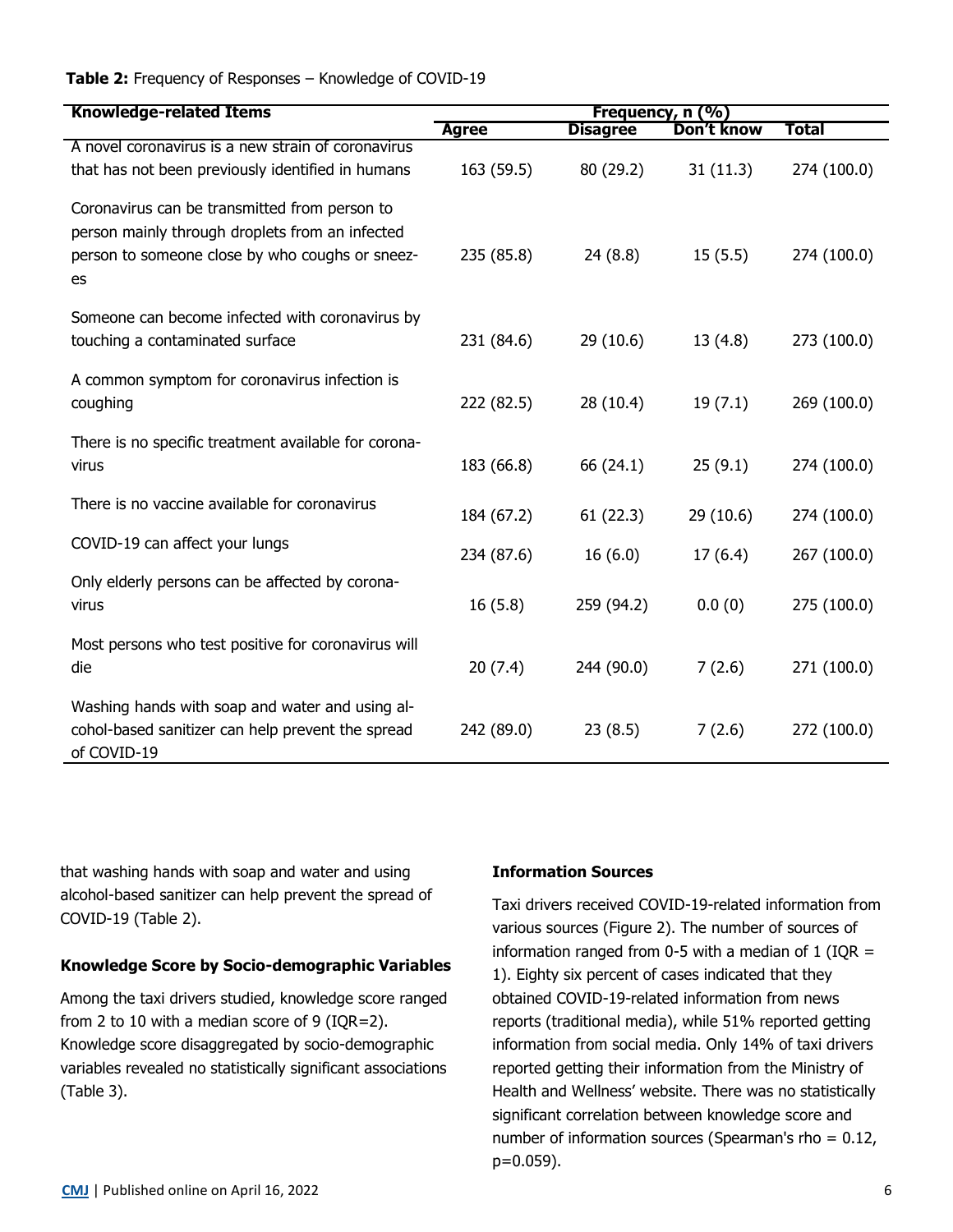**Table 3:** Knowledge score disaggregated by socio-demographic variables

| Variable<br><b>Knowledge Score</b> |     |                     |             |                |
|------------------------------------|-----|---------------------|-------------|----------------|
|                                    | Ñ   | <b>Median (IQR)</b> | <b>Mean</b> | <b>P-Value</b> |
|                                    |     |                     | <b>Rank</b> |                |
| Gender                             |     |                     |             |                |
| Male                               | 246 | 9.0(2.0)            | 125.63      | 0.212          |
| Female                             | 6   | 9.0(2.0)            | 162.33      |                |
| Age Category                       |     |                     |             |                |
| $\leq$ 35 years                    | 56  | 8.0(2.0)            | 122.08      | 0.194          |
| 36-55 years                        | 141 | 8.5(2.0)            | 122.26      |                |
| $\geq$ 56 years                    | 55  | 9.0(2.0)            | 141.87      |                |
| <b>Marital Status</b>              |     |                     |             |                |
| In Union                           | 140 | 9.0(2.0)            | 130.23      | 0.184          |
| Not in Union                       | 109 | 8.0(2.0)            | 118.28      |                |
| <b>Highest Level of Education</b>  |     |                     |             |                |
| Primary and below                  | 34  | 8.0(2.5)            | 118.21      | 0.939          |
| Secondary                          | 183 | 9.0(2.0)            | 123.58      |                |
| Vocational                         | 16  | 9.0(2.5)            | 130.56      |                |
| Tertiary                           | 13  | 9.0(2.5)            | 127.46      |                |
| Number of persons in house-        |     |                     |             |                |
| hold                               |     |                     |             |                |
| Live alone                         | 38  | 8.0(2.0)            | 108.01      | 0.059          |
| $2 - 4$                            | 145 | 9.0(1.0)            | 126.65      |                |
| $5 - 7$                            | 59  | 9.0(3.0)            | 139.55      |                |
| $\geq 8$                           | 8   | 7.0(2.0)            | 84.13       |                |
| Type of Taxi                       |     |                     |             |                |
| Route                              | 35  | 8.0(2.25)           | 123.79      | 0.652          |
| Public Hackney                     | 159 | 9.0(2.0)            | 126.65      |                |
| Private Hackney                    | 32  | 9.0(1.75)           | 126.94      |                |
| Robot                              | 22  | 8.0(2.5)            | 106.57      |                |

\*p-values generated from Kruskall Wallis (variables with 3 or more categories) and Mann-Whitney-U (variables with 2 categories) tests

The number of information sources reported by taxi drivers was disaggregated by the knowledge-related items. The mean ranks for the number of information sources used by taxi drivers did not statistically differ by knowledge-related items except in three instances (Table 4). There was a statistically significant difference in the median number of information sources among taxi drivers agreeing (median = 2, IQR = 2), disagreeing (median  $1$ ,

IQR =1) and those who did not know (median =  $1.0$ , IQR = 0.75) that COVID-19 can be transmitted from person to person mainly through droplets from an infected person to someone close by who coughs or sneezes  $(H (2) =$ 9.46, p=0.009). Likewise, the number of information sources used by those agreeing (median =2.0, IQR 1.25) that common symptom of COVID-19 is coughing, was higher than those disagree or those who did not know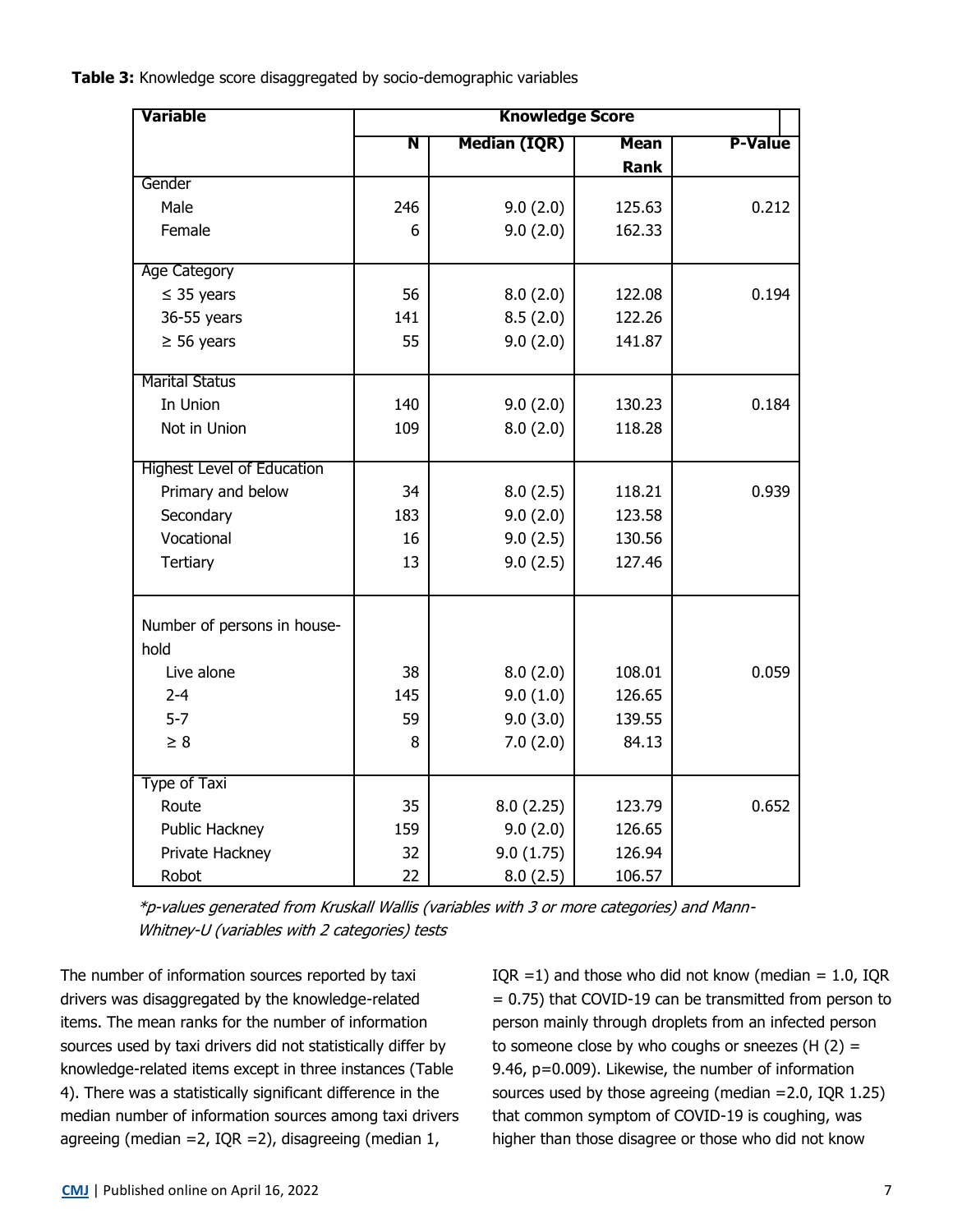



(median =1.0, IQR 1.0). Differences were observed in agreement that washing hands with soap and water and using alcohol-based sanitizer can help prevent the spread of COVID-19 by number of sources of information (H (2)  $= 8.81$ , p=0.012). Higher numbers of information sources were reported by those who agreed.

# **Willingness to do a COVID-19 Test and Knowledge Score**

Among taxi drivers, 82.9% expressed willingness to take a COVID-19 test. The median knowledge score was statistically greater (Mann Whitney  $U = 1141$  (z =-3.4), p  $= 0.001$ ) among those who reported willingness to take a COVID-19 test (median =8.0, IQR = 2.0) than those who were not willing (median  $= 7.0$ , IQR  $= 3.3$ ). Bivariate analysis showed no association of willingness to take a COVID-19 test with age, marital status, education household size and type of taxi. Gender was the only other demographic variable that was associated with willingness to take a COVID-19 test (Fisher's Exact  $p=0.018$ ; females less often reporting willingness than males (females =  $42.9\%$ , males =  $83.9\%$ ).

Binary logistic regression utilizing gender and knowledge as covariates of willingness to take a COVID-19 test, revealed that both these variables were independent predictors of willingness to take a COVID-19 test. With every unit increase in knowledge score, taxi drivers were 1.3 times more willing to take a COVID-19 test (OR 1.3, 95% CI: 1.09-1.55). Compared to males, females were less willing to take a COVID-19 test (OR 0.14, 95% CI: 0.025-0.716).

## **DISCUSSION**

Study participants had appropriate knowledge of basic facts regarding COVID-19, with knowledge scores being high; median score 90% (9/10). This parallels findings from other developing country settings where with similar questions addressing knowledge domains broached in our study, typical knowledge scores were 92.2%  $^{22}$ , 84%  $^{20}$ and 80.5%  $^{23}$ . The internal consistency reliability of items used to measure knowledge was 0.62 (Cronbach's alpha), an acceptable value.<sup>24-26</sup>

There was some uncertainty about specific treatment and causes, with about 33% of individuals giving incorrect or 'don't know' responses. Facts in this area are in a constant state of flux, with various studies in progress, and new information continually emerging. COVID-19, not being previously identified in humans was another area of equivocation with only 60% of taxi drivers concurring with that view. This may be due to the existing panoply of theories and opinions which pervade the media landscape across the world. These may lead to misinformation and confusion.

Knowledge was not correlated with socio-demographic characteristics including education level. This is not surprising as in our study there was little variation in education level, most persons (81%) having secondary/ vocation level of education. In other studies done in Egypt<sup>18</sup> and Ghana<sup>17</sup> for example, higher education level was associated with higher knowledge, but in those studies approximately 95% and 70% respectively were listed as having tertiary education. These underlying fundamental dissimilarities in educational profiles may have facilitated greater discernment of differences by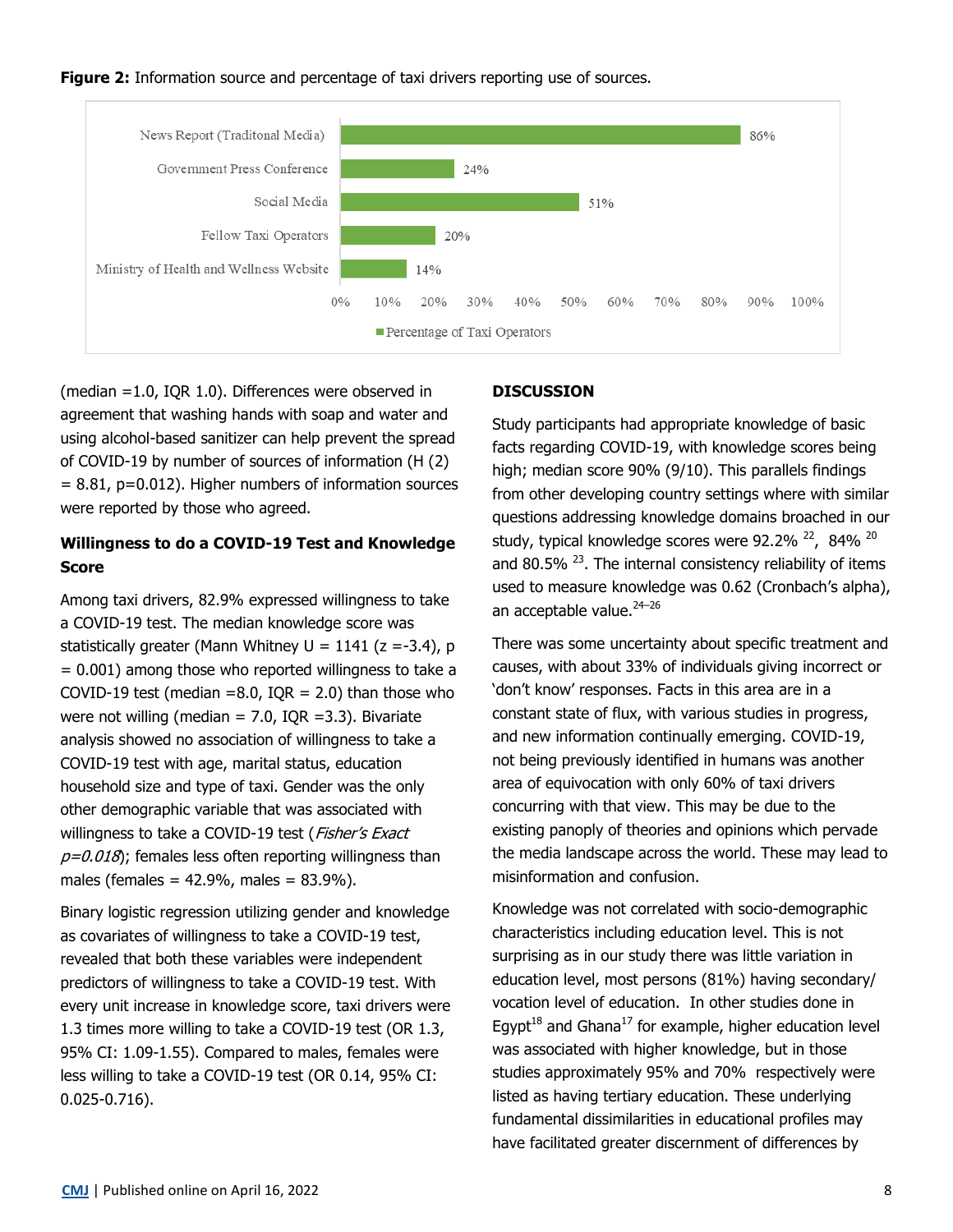**Table 4:** Frequency of responses for knowledge-related variables by number of information source

| <b>Knowledge-related Variables</b>            |                  | <b>Information Sources</b> |             |                |
|-----------------------------------------------|------------------|----------------------------|-------------|----------------|
|                                               | <b>Responses</b> | <b>Median</b>              | <b>Mean</b> | <b>P-Value</b> |
|                                               |                  | <b>IQR</b>                 | Rank        |                |
| A novel coronavirus is a new strain of coro-  | Agree            | $2.\bar{0}$ $(2.0)$        | 140.73      | 0.078          |
| navirus that has not been previously identi-  | Disagree         | 1.0(1.0)                   | 120.76      |                |
| fied in humans                                | Don't know       | 2.0(2.0)                   | 150.62      |                |
| Coronavirus can be transmitted from person    | Agree            | 2.0(1.0)                   | 141.48      | $0.009*$       |
| to person mainly through droplets from an     | Disagree         | 1.0(1.0)                   | 108.83      |                |
| infected person to someone close by who       | Don't know       | 1.0(0.75)                  | 91.36       |                |
| coughs or sneezes                             |                  |                            |             |                |
| Someone can become infected with corona-      | Agree            | 2.0(1.0)                   | 136.91      | 0.731          |
| virus by touching a contaminated surface      | Disagree         | 1.5(1.0)                   | 129.96      |                |
|                                               | Don't know       | 1.0(1.0)                   | 122.65      |                |
| A common symptom of coronavirus infection     | Agree            | 2.0(1.25)                  | 139.60      | $0.012*$       |
| is coughing                                   | Disagree         | 1.0(1.0)                   | 101.57      |                |
|                                               | Don't know       | 1.0(1.0)                   | 110.24      |                |
| There is no specific treatment available for  | Agree            | 1.5(1.0)                   | 137.90      | 0.833          |
| coronavirus                                   | Disagree         | 2.0(2.0)                   | 132.91      |                |
|                                               | Don't know       | 1.0(1.0)                   | 130.50      |                |
|                                               |                  |                            |             |                |
| There is no vaccine available for coronavirus | Agree            | 2.0(1.0)                   | 136.64      | 0.978          |
|                                               | Disagree         | 1.0(2.0)                   | 134.38      |                |
|                                               | Don't know       | 1.5(1.0)                   | 135.31      |                |
| COVID-19 can affect your lungs                | Agree            | 2.0(1.0)                   | 135.73      | 0.152          |
|                                               | Disagree         | 1.0(1.0)                   | 108.44      |                |
|                                               | Don't know       | 1.0(1.25)                  | 109.78      |                |
| Only elderly persons can be affected by       | Agree            | 1.0(1.0)                   | 133.34      | 0.862          |
| coronavirus                                   | <b>Disagree</b>  | 1.0(1.0)                   | 136.70      |                |
|                                               |                  |                            |             |                |
| Most persons who test positive for corona-    | Agree            | 2.0(1.0)                   | 149.60      | 0.062          |
| virus will die                                | Disagree         | 1.0(1.0)                   | 131.56      |                |
|                                               | Don't know       | 4.0(4.0)                   | 192.57      |                |
| Washing hands with soap and water and         | Agree            | 2.0(1.0)                   | 139.53      | $0.012*$       |
| using alcohol-based sanitizer can help pre-   | Disagree         | 1.0(1.0)                   | 115.02      |                |
| vent the spread of COVID-19                   | Don't know       | 0.5(1.75)                  | 64.71       |                |

\*p-values generated from Kruskall Wallis (variables with 3 or more categories) and Mann-Whitney-U (variables with 2 categories) tests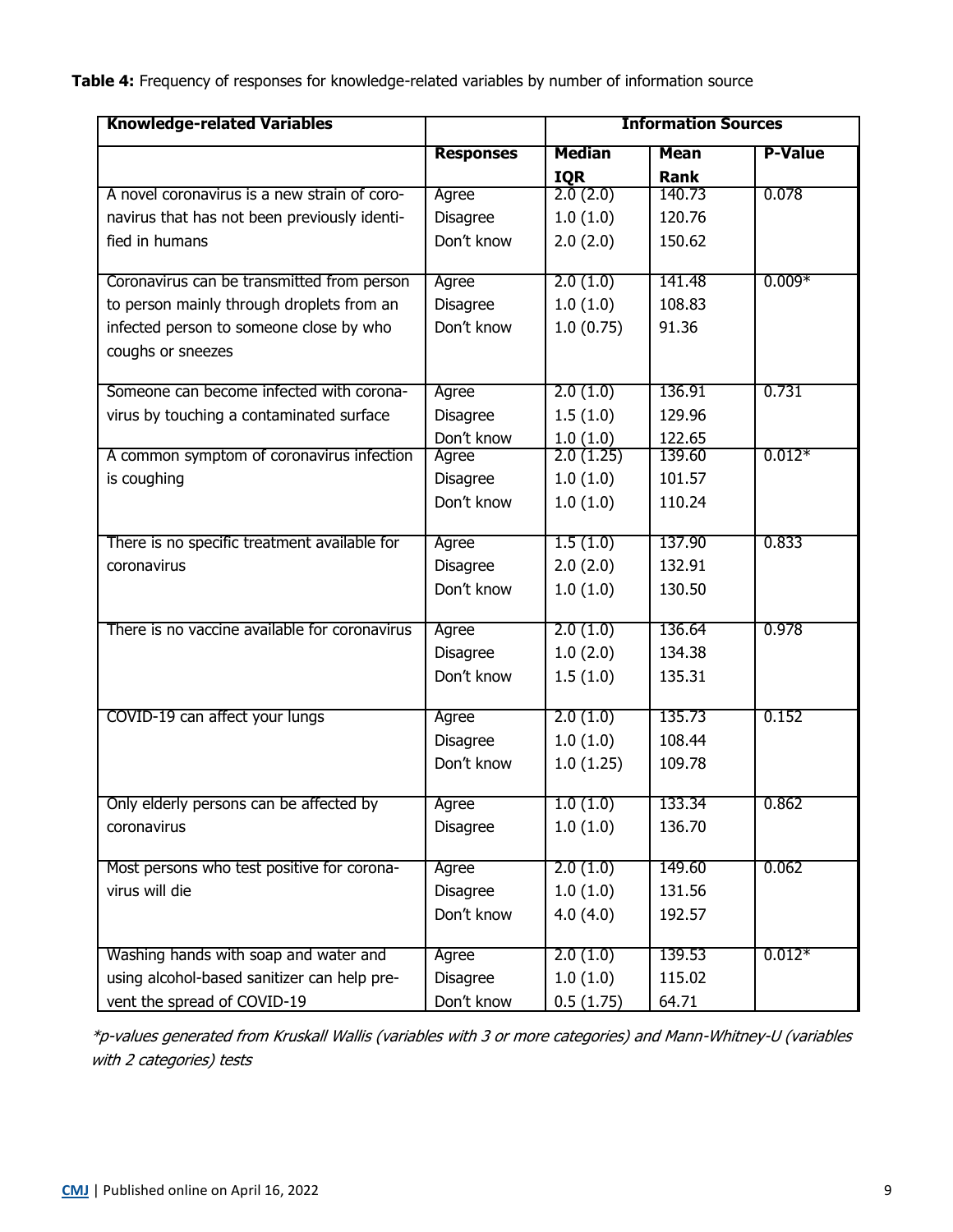educational level, partially explaining the contrasting findings with our study, where less than 6% of study participants had tertiary education.

The relationship between knowledge and number of information sources approached, but did not reach, statistical significance. However, disaggregation by individual knowledge score constituent items, showed associations between specific items and number of information sources. The higher the number of sources, the more likely were participants to report correct information regarding transmission by droplets, cough as a common symptom, and washing hands with soap and water/alcohol-based sanitizers. The use of multiple information sources and multimedia forms can have a positive effect on knowledge. <sup>27–29</sup> Such use facilitates reinforcement of learning, provision of more details and cross-checking of information. Through multiple sources, multiple opportunities arise by which persons can retrieve, understand and act on health-related information.  $30$  On the other hand, if the information conveyed by multiple sources is incorrect or inconsistent, factual knowledge scores may diminish, weakening the likelihood of finding a positive correlation between overall knowledge score and number of information sources.

There is generally good basic knowledge regarding COVID-19 among taxi drivers in Jamaica. This can serve as a dais on which further knowledge can be built and around which efforts can be directed to accelerate the translation of knowledge to appropriate decision-making and desired actions, and ultimately adoption and maintenance of desired behavior (Figure 1). The use of multiple information and communication channels is critical though not necessarily sufficient to achieve desired outcomes. Beyond the traditional news sources, our findings indicate that social media emerge as important channels for communication and improving knowledge. Health authorities must deliberately increase their presence and health messaging in this competitive space. Major social media platforms e.g., Instagram, YouTube, Twitter, Facebook, TikTok, can be utilized. In social media and the online world, subtleties such as the balance between the aggressive 'hard sell' of information and the 'softer sell and being helpful' must be appreciated.<sup>31</sup> Too much or too little of each can lead to suboptimal outcomes.

Some gaps in knowledge and misconceptions regarding

COVID-19 exist among taxi-drivers in Jamaica. The findings suggest that there is room for improvement on some issues. For example, when 89% of study participants agree that washing hands with soap and water and using alcohol-based sanitizer can help prevent the spread of COVID-19, it suggests that 11% did not explicitly state this. Additionally, with new developments emerging regarding COVID-19, it is imperative to be current and to disseminate updated information to promote greater knowledge. Case in point: at the time of this study, there was no effective vaccine for COVID-19. Recent news releases indicate that there are now at least four. The aforementioned examples point to areas where health education efforts may be directed. For public health authorities and the media, these present potential priorities for ongoing COVID-19 information campaigns.

Taxi drivers' knowledge may have consequences for behaviour. Our study revealed that greater knowledge scores increased the likelihood of expressed willingness to do a COVID-19 test. The World Health Organization has established testing as a key element for the prevention and control of the COVID-19 pandemic.  $32$  A critical intermediate step on the pathway to doing a test is one's own volition to go and do the test. The degree of willingness to do a test can facilitate or hinder the success of testing programmes. Consistent with the constructs reflected in Figure 1, public health efforts at increasing knowledge potentially can yield benefits of increased adoption of desired behaviour (testing) and better COVID-19 control. Mainstreaming gender in the planning of education and testing initiatives warrants attention. We noted in our study that females were less willing to take a COVID-19 test. The exact reasons for this are unknown and may be further elucidated by future qualitative studies. Females have been reported in the literature as having lower confidence in dealing with the COVID-19 pandemic  $33$  and this may account for difference regarding willingness to take a COVID-19 test by gender.

In a wider context, assessing, determining, and increasing knowledge among taxi-drivers may assume even greater significance in the near future. Taxi drivers who are an occupationally-at-risk group for COVID-19, may arguably be included in the priority groups to be vaccinated when COVID-19-related vaccination programs are rolled out. There is considerable baseless antivaccination rhetoric in the local social media landscape,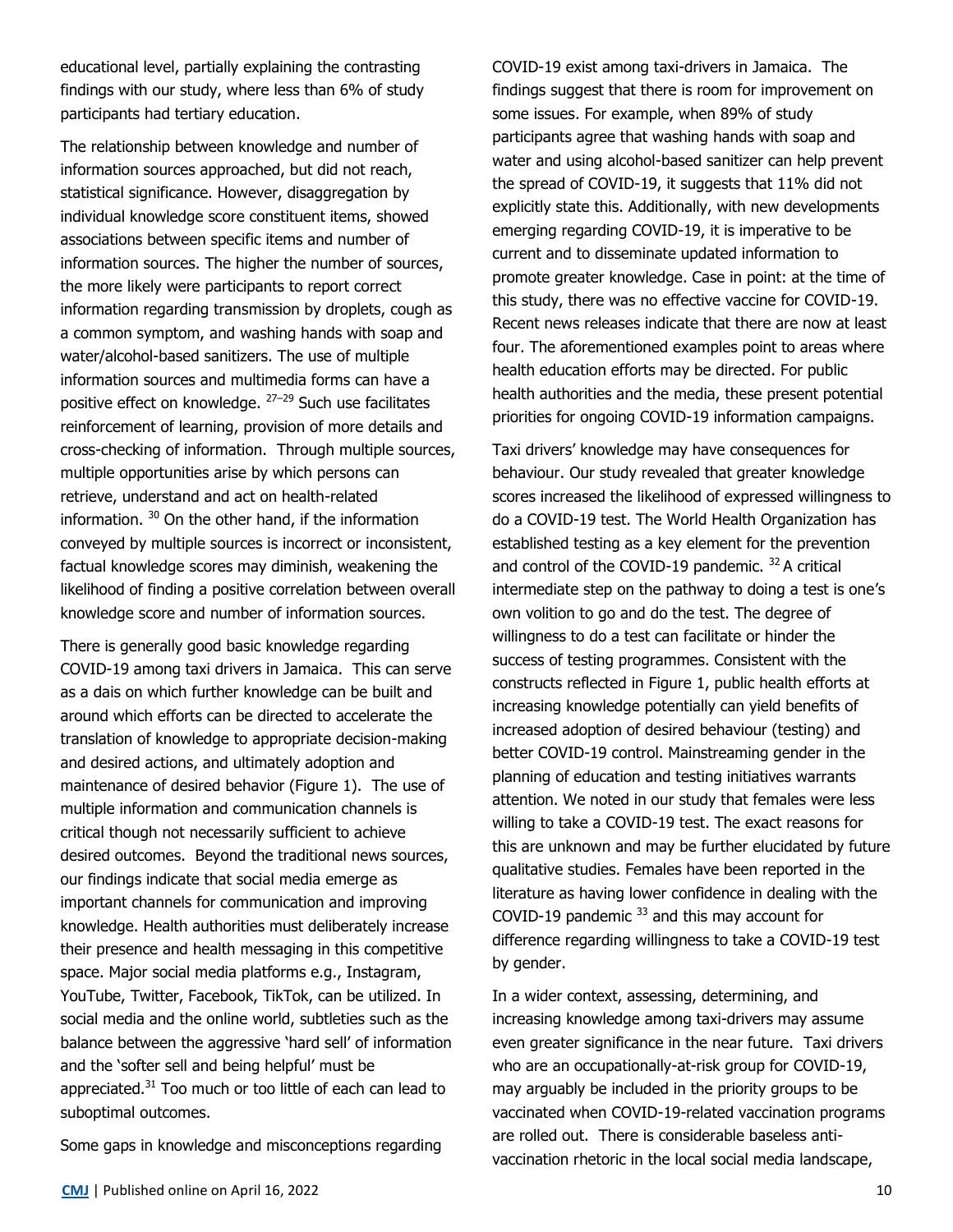including the designation of vaccines as new and dangerous technologies with computer chips and tracking devices to control humans and modify their deoxyribonucleic acid (DNA). Given that some vaccines are based on novel technological approaches involving messenger ribonucleic acid (mRNA), Innovation–Decision and Diffusion-Adoption frameworks thus become increasingly relevant. Without correct and appropriate COVID-19-related knowledge, the uptake of this technology (vaccine) may diminish, hindering COVID-19 containment. COVID-19 cannot be allowed to remain unfettered given the social disruptions, health burdens and economic losses that will continue, if the COVID-19 pandemic persists. Although knowledge does not automatically dictate practice, the importance of 'knowledge' - the demonstrated awareness and processing of relevant biomedical facts and concepts should not be overlooked. Populations and subpopulations that are knowledgeable about COVID-19 are increasingly likely to adhere to control measures. $34$ Knowledge is an influential factor in determining a society's readiness to embrace behavioural changes recommended by health authorities $^{23}$  and the success of COVID-19 response measures partly hinges on knowledge of the public about this disease. $35$ 

Our study has a number of strengths and limitations. This study is the first to examine COVID-19 related knowledge specifically among taxi-drivers in the Caribbean region and one of few globally to focus on knowledge in this 'at risk' group. The findings add to the COVID-19-related literature as we battle the pandemic. The method used to obtain participants was cost-effective and feasible, given that data were collected during a period of curfew restrictions and confinement. The use of a rapid survey method in subgroups such as taxi drivers in subsequent pandemic situations, may be helpful. Taxi drivers constitute a niche population that is mobile and difficult to comprehensively identify or document. Moreover, in many developing country settings, as in Jamaica, there is constant and substantial ingress and egress of taxis and taxi drivers, legal (registered) and illegal (unregistered, ad hoc, locally called 'robot' taxis) to and from the taxi industry. Establishing or accessing complete or almost complete sampling frames (lists of taxi drivers) is practically impossible, and thus orthodox probability sampling procedures such as random sampling could not be pursued. Multi-stage sampling of taxi drivers

was employed and going to the hubs where the taxi drivers 'are', was a pragmatic way to obtain a sample. With that approach, we cannot automatically generalize the findings to the entire population of taxi drivers in the Kingston Metropolitan area or Jamaica. The study was confined to capital city and associated metropolitan areas. Nevertheless the approach is well recognized and used a rapid appraisal method to obtain information economically<sup>36</sup> and the 'hubs' element coupled with various sampling techniques has been advocated for rapid assessment surveys in the transport sector.<sup>37</sup>

Another limitation is related to the measurement of knowledge. We used a select series of questions to assess knowledge and while reliability was assessed and was acceptable, neither concurrent nor predictive validity has yet been established. However comparison of items used to assess knowledge in our study with those used in other studies<sup>19,20,22,23</sup> revealed substantial similarities, and suggests content validity. We recognize that there were relatively few females in our study of taxi drivers. Estimates of associations pertaining to gender therefore may be imprecise, and future studies in this area are needed. Our study being cross-sectional captures the situation at a point in time. We acknowledge that information and understanding of COVID-19 is constantly changing and this is being communicated to the public. Consequently, both facts about COVID-19 and responses to the knowledge-related items may change as time progresses. We also recognize that our study did not assess the quality of the information obtained from the myriad of internet sources.

#### **CONCLUSION**

Taxi drivers in this Jamaican study had relatively high related COVID-19 knowledge scores. Areas of uncertainty about some facts remain particularly those related to the origin of the SARS-coronavirus-2 and specific treatment and causes of the disease. Increasing number of sources of information was positively correlated with reporting correct information about COVID-19 transmission, common symptoms of COVID-19, washing hands with soap and use of water/alcohol-based sanitizers. Health education campaigns using multiple communication channels, both 'traditional' and 'new' (social) media are recommended to reinforce correct knowledge and to counter misconceptions and misleading information. Improved knowledge may positively influence the adoption of COVID-19 prevention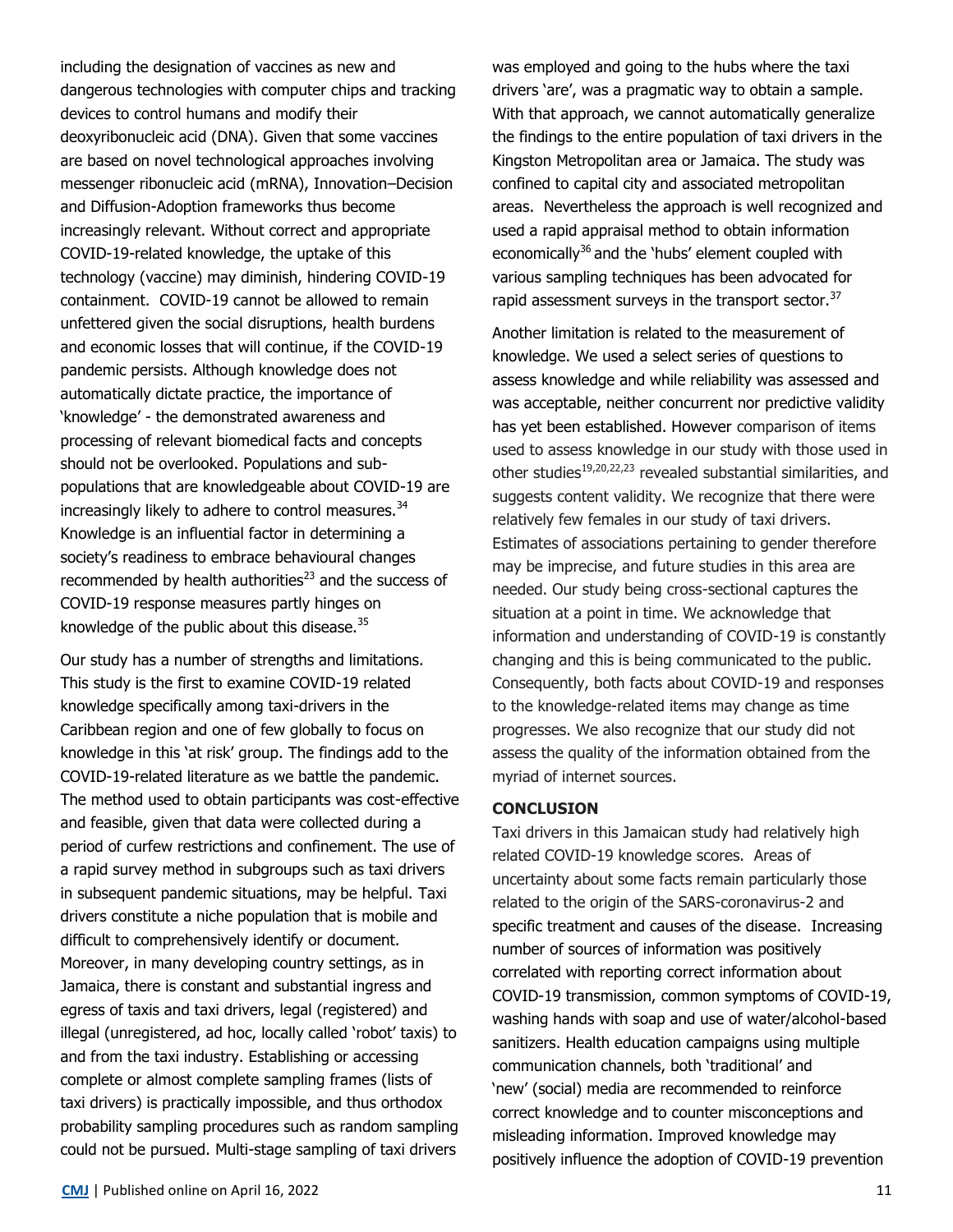'technologies' and the maintenance of desired behaviors among taxi drivers who collectively have a critical role to play in the reduction of COVID-19 transmission.

**Ethical Approval statement:** Ethical approval for the study was obtained from the University of the West Indies Mona Campus Research Ethics Committee (ECP 196, 19/20).

**Conflict of Interest statement:** The authors declare no conflict of interest for this article.

**Informed Consent statement:** Obtained. **Funding statement:** No funding was received for conducting this study.

**Authors' contributions:** Kenneth James, Camelia Thompson and Cameal Chin-Bailey conceived the idea for the study, participated in data collection, data analysis and manuscript preparation. Kayon Donaldson Davis participated in data collection, data analysis and manuscript preparation. Dawn Walters and Desmalee Holder Nevins participated in data analysis and manuscript preparation.

# **REFERENCES**

- 1. World Health Organization. WHO Director-General's opening remarks at the media briefing on COVID-19 - 11 March 2020 [Internet]. 2020. Available from: https://www.who.int/dg/speeches/ detail/who-director-general-s-opening-remarks-atthe-media-briefing-on-covid-19---11-march-2020
- 2. World Bank. The Global Economic Outlook During the COVID-19 Pandemic: A Changed World [Internet]. 2020. Available from: https:// www.worldbank.org/en/news/feature/2020/06/08/ the-global-economic-outlook-during-the-covid-19 pandemic-a-changed-world
- 3. Sim MR. The COVID-19 pandemic: Major risks to healthcare and other workers on the front line. Occup Environ Med. 2020;77(5):281–2.
- 4. Lan F-Y, Wei C-F, Hsu Y-T, Christiani DC, Kales SN. Work-related COVID-19 transmission in six Asian countries/areas: A follow-up study. PLoS One. 2020 May;15(5):e0233588.
- 5. Office of National Statistics. Coronavirus (COVID-19) related deaths by occupation, England and

Wales: deaths registered up to and including 20 April 2020 [Internet]. 2020. Available from: https://www.ons.gov.uk/releases/ covid19relateddeathsbyoccupationenglandandwale sdeathsregistereduptoandincluding20thapril2020

- 6. Yezli S, Khan A. COVID-19 social distancing in the Kingdom of Saudi Arabia: Bold measures in the face of political, economic, social and religious challenges. Travel Med Infect Dis. 2020;37:101692.
- 7. Jamaica Observer. TODSS calls for COVID-19 testing for taxi operators in St Catherine [Internet]. 2020. Available from: http:// www.jamaicaobserver.com/latestnews/ TODSS\_calls\_for\_COVID-19\_testing\_for\_taxi\_operators\_in\_St\_Catherine? profile=1228
- 8. Auditor General Department. Performance Audit Report Transport Authority: Regulation of Public Passenger Vehicles (PPV) [Internet]. 2017. Available from: https://www.japarliament.gov.jm/ index.php/publications/acts/acts-of-parliament/7 publications/general-reports/1837-auditor-generals-dept-performance-audit-report-on-transportauthority-regulations-of-public-passenger-vehiclesppvs
- 9. Bailey E. Redefining comprehensive urban management, in the Kingston Metropolitan Region, Jamaica. J Place Manag Dev. 2014;7  $(1):27-56.$
- 10. Washington State Department of Health. Guidance for Rideshare and Taxi Drivers [Internet]. 2020. Available from: https://www.doh.wa.gov/ Portals/1/Documents/1600/coronavirus/ TaxiCompanyGuidance.pdf
- 11. Watford Borough Council. Temporary Taxi and Private Hire Licensing processes and advice - COVID-19 [Internet]. 2020. Available from: https://www.watford.gov.uk/info/20286/ coronavirus/1060/ temporary taxi and private hire licensing proces ses\_and\_advice -\_covid-19/5
- 12. Birmingham City Council. COVID-19 prevention advice for Taxi Drivers. 2020.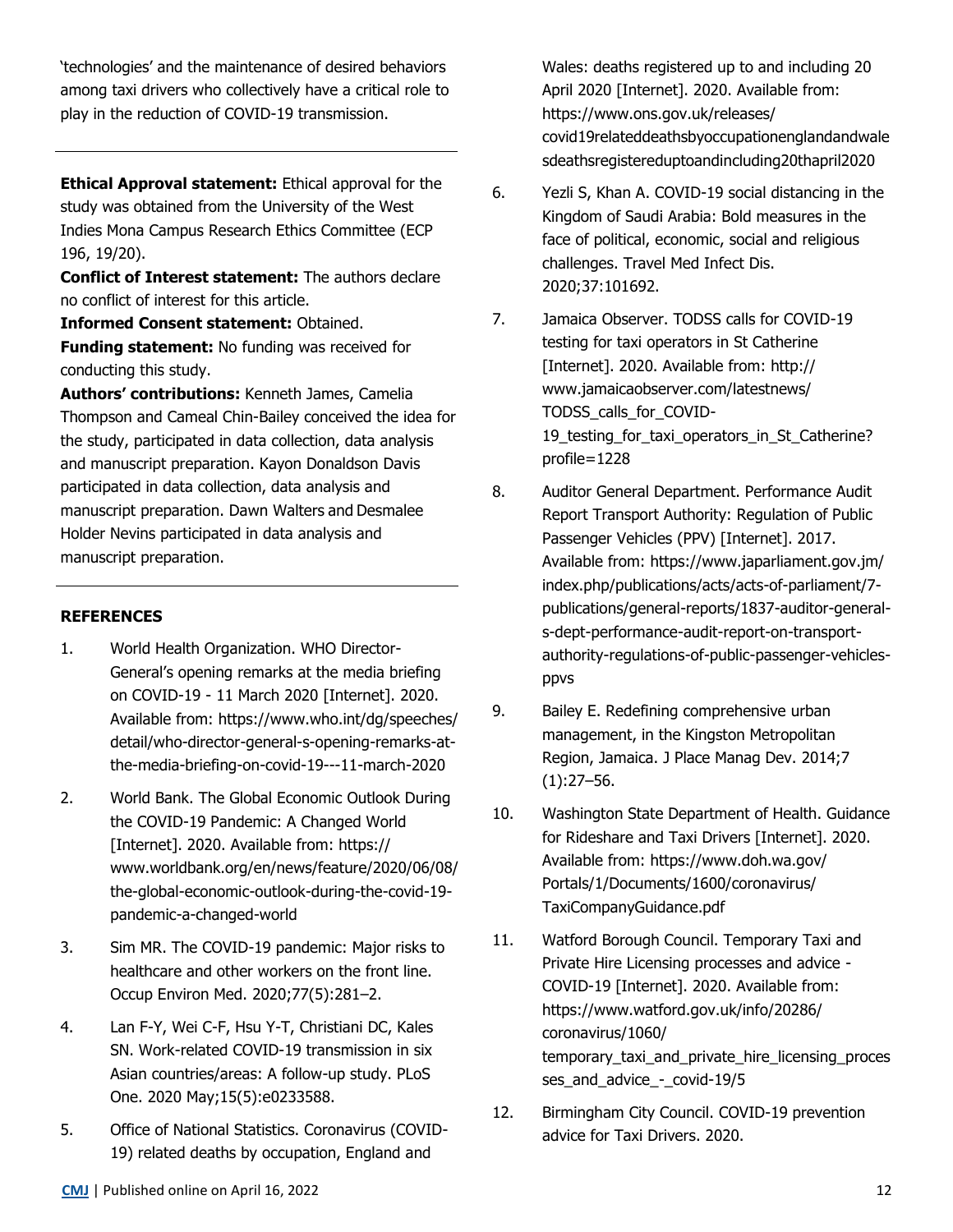- 13. Bandura A. Social foundations of thought and action : a social cognitive theory / Albert Bandura. New Jersey: Prentice-Hall. Prentice-Hall, Inc; 1986.
- 14. Bronfenbrenner U. Toward an experimental ecology of human development. Am Psychol. 1977;37(7):513–31.
- 15. Rogers EM. Diffusion of innovations (5th ed.). In: Diffusion of Innovations, 4th Edition. 2003.
- 16. Bain R. Technology and State Government. Am Sociol Rev. 1937;2(6):860–74.
- 17. Serwaa D, Lamptey E, Appiah AB, Senkyire EK, Ameyaw JK. Knowledge, risk perception and preparedness towards coronavirus disease-2019 (COVID-19) outbreak among Ghanaians: a quick online cross-sectional survey. PAMJ. 2020;35 (2):44.
- 18. Abdelhafiz AS, Mohammed Z, Ibrahim ME, Ziady HH, Alorabi M, Ayyad M, et al. Knowledge, Perceptions, and Attitude of Egyptians Towards the Novel Coronavirus Disease (COVID-19). J Community Health. 2020;1–10.
- 19. Geldsetzer P. Knowledge and Perceptions of COVID-19 Among the General Public in the United States and the United Kingdom: A Cross-sectional Online Survey. Ann Intern Med. 2020;M20-0912.
- 20. Ngwewondo A, Nkengazong L, Ambe LA, Ebogo JT, Mba FM, Goni HO, et al. Knowledge, attitudes, practices of/towards COVID 19 preventive measures and symptoms: A cross-sectional study during the exponential rise of the outbreak in Cameroon. Henao-Martínez AF, editor. PLoS Negl Trop Dis. 2020 Sep;14(9):e0008700.
- 21. Raosoft. Sample size calculator [Internet]. 2004. Available from: http://www.raosoft.com/ samplesize.html
- 22. Van Nhu H, Tuyet-Hanh TT, Van NTA, Linh TNQ, Tien TQ. Knowledge, Attitudes, and Practices of the Vietnamese as Key Factors in Controlling COVID-19. J Community Health. 2020 Dec;45 (6):1263–9.
- 23. Azlan AA, Hamzah MR, Sern TJ, Ayub SH, Mohamad E. Public knowledge, attitudes and

practices towards COVID-19: A cross-sectional study in Malaysia. Tu W-J, editor. PLoS One. 2020 May;15(5):e0233668.

- 24. Wim. J, Katrien W, Patrick DP, V K Patrick. Marketing Research with SPSS. Prentice Hall; Pearson Education; 2008. 274–275 p.
- 25. Nunnally JC, Bernstein IR. Psychometric theory. 3rd ed. McGraw-Hill, New York; 1994.
- 26. Norman GR, Streiner DL. Biostatistics: the Bare Essentials. St Louis: People's Medical Publishing House; 1994.
- 27. van Oostendorp H, Goldman SR, editors. The Construction of Mental Representations During Reading - Google Books. 1999.
- 28. Salomon G. Interaction of Media, Cognition, and Learning - Gavriel Salomon - Google Books. Lawrence Erlbaum Associates, Inc. 1979.
- 29. Lage MJ, Platt GJ, Treglia M. Inverting the Classroom: A Gateway to Creating an Inclusive Learning Environment. J Econ Educ. 2000;31 (1):30.
- 30. Australian Commission on Safety and Quality in Health Care. Health Literacy: Taking action to improve safety and quality. Sydney; 2014.
- 31. Okazaki S, Mueller B, Diehl S. A Multi-Country Examination Of Hard-Sell and Soft-Sell Advertising Comparing Global Consumer Positioning In Holistic - and Analytic-Thinking Cultures. J Advert Res. 2013;53(3):258–72.
- 32. World Health Organization. COVID-19 stategy update [Internet]. 2020 [cited 2021 Jan 28]. Available from: https://www.who.int/docs/defaultsource/coronaviruse/covid-strategy-update-14april2020.pdf?sfvrsn=29da3ba0\_19
- 33. Li D, Ko N, Chen Y, Wang P, Chang Y, Yen C. Confidence in coping with COVID‐19 and its related factors among the public in Taiwan. Psychiatry Clin Neurosci [Internet]. 2020 Nov 1 [cited 2021 Sep 7];74(11):608–10. Available from: https://www.ncbi.nlm.nih.gov/pmc/articles/ PMC7436213/
- 34. Zhong BL, Luo W, Li HM, Zhang QQ, Liu XG, Li WT, et al. Knowledge, attitudes, and practices